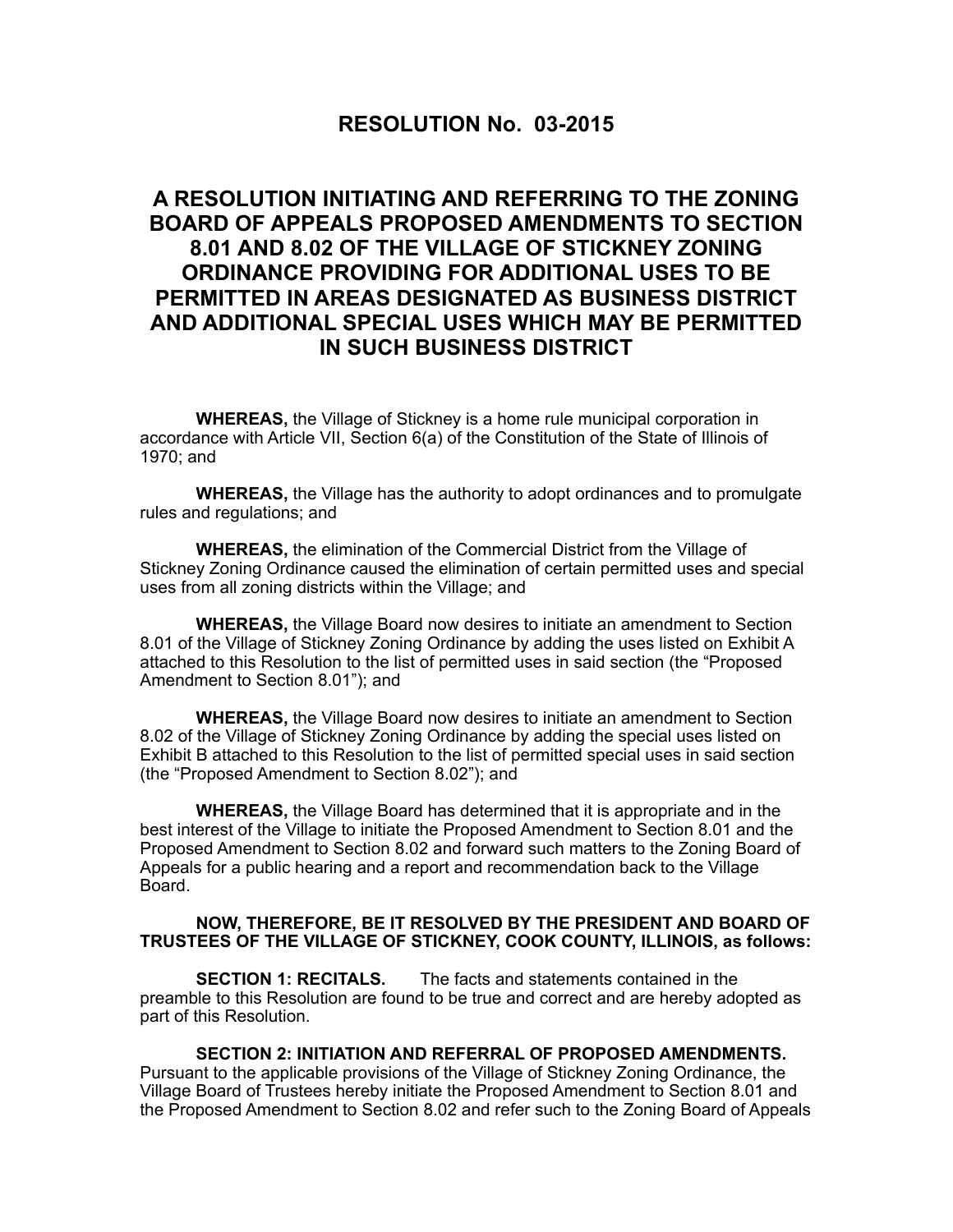for a public hearing and a report and recommendation back to the Village Board. The Village Attorney and Building Official are hereby directed to provide the appropriate notice for a public hearing.

**SECTION 3: EFFECTIVE DATE.** This Resolution shall be in full force and effect from and after its passage and approval as provided by law.

PASSED THIS 20<sup>th</sup> day of January, 2015.

**AYES: Trustees De Leshe, Gomez, Lazansky, Savopoulos , Sleigher and White**

**NAYS:**

**ABSENT:**

**ABSTENTION:**

 **APPROVED by me this 20th day of January , 2015.**

**\_\_\_\_\_\_\_\_\_\_\_\_\_\_\_\_\_\_\_\_\_\_\_\_\_\_\_\_\_\_\_\_\_\_\_\_\_\_\_\_\_\_ Deborah Morelli, President**

**ATTESTED and filed in my office this 29th day of January , 2015.**

**\_\_\_\_\_\_\_\_\_\_\_\_\_\_\_\_\_\_\_\_\_\_\_\_\_\_\_\_\_\_\_\_ Audrey McAdams, Village Clerk**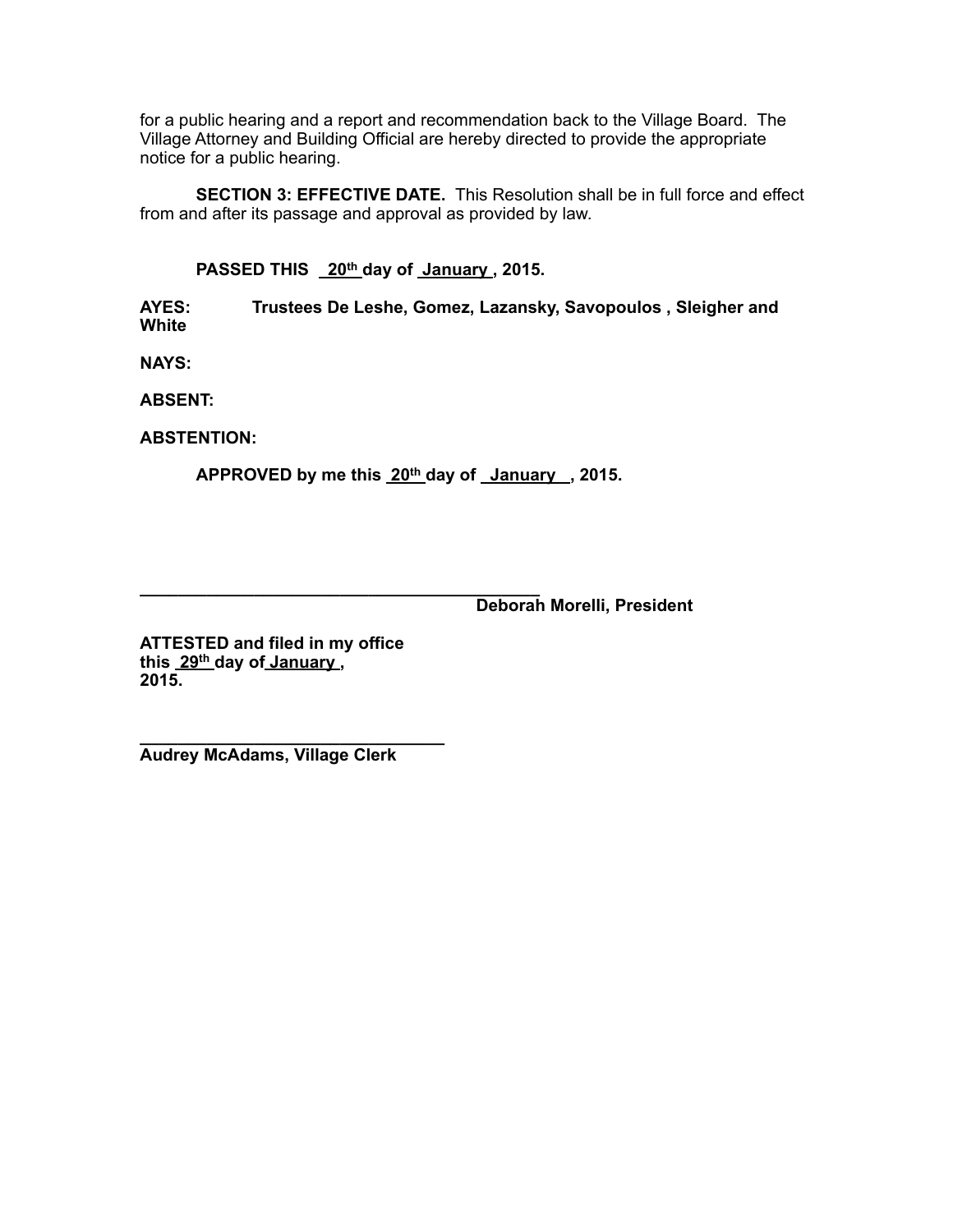## **EXHIBIT A**

## **PERMITTED USES**

Auction rooms

Automobile accessory stores

Automobile service stations (presently zoned light and heavy industrial)

Boat and marine sales

Building materials sales and storage and millwork

Candy, confectionary and ice cream stores

Contractors or construction offices and shops such as building, cement, electrical, ventilation, heating, masonry, painting, air conditioning, plumbing, refrigeration and roofing providing that outside storage of material was screened by a solid wall or uniformly painted fence art least eight feet high.

Exterminating shops

Furniture stores

Public garages servicing automobiles and trucks under 1 ½ ton capacity, but not including body repair and painting

Greenhouses and plant nurseries

Monument sales

Motion picture studios

Motor vehicle sales and rental

Parking lots and storage areas for motor vehicles under 1 ½ ton capacity

Political organization offices

Resale shops for apparel and accessories

Secondhand stores and rummage shops, other than resale shop for apparel

Service stations

Tailor shops employing five or fewer persons

**Taxidermists**